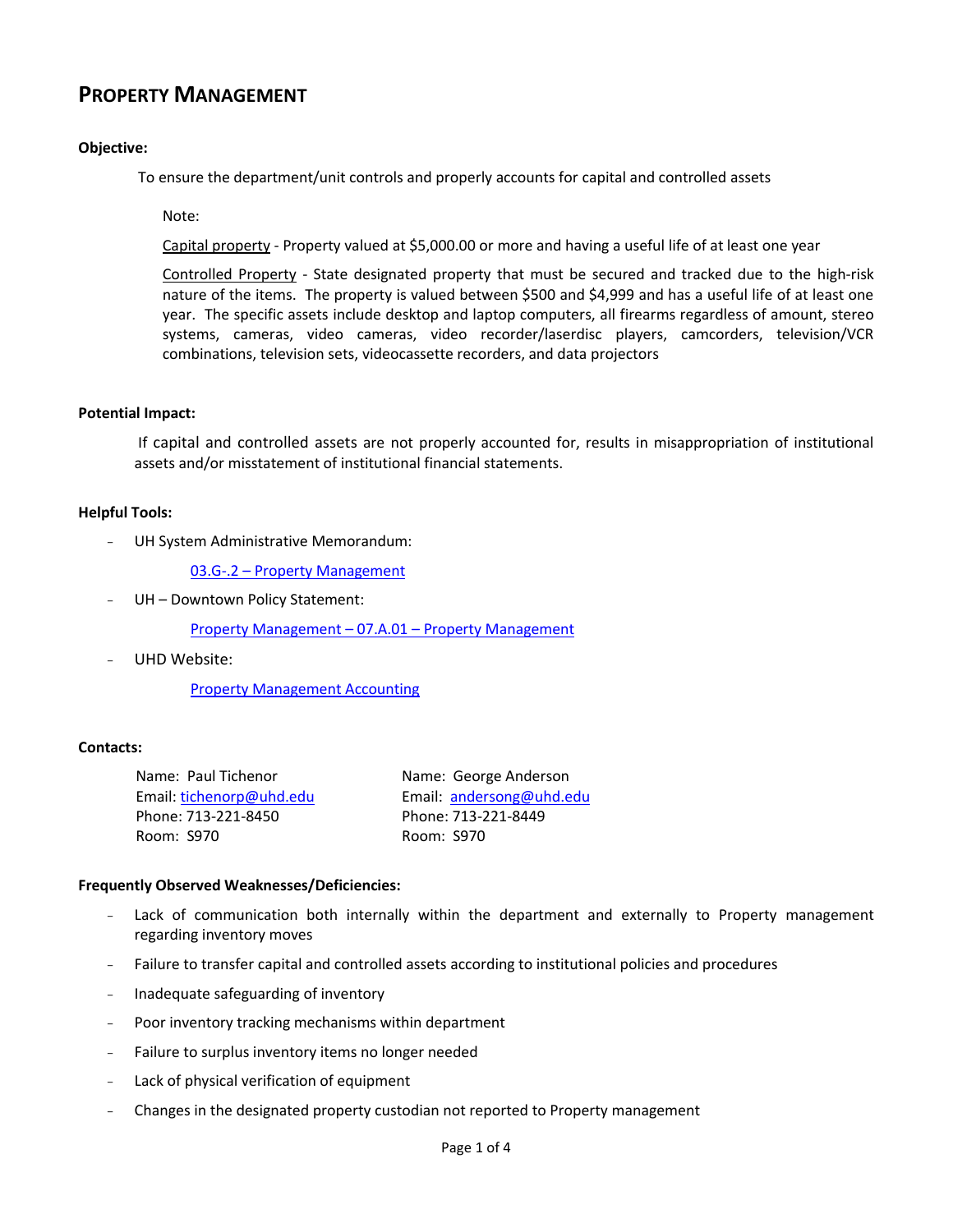- Failure to properly sign out and account for property that is located off-campus

## **Best Business Practices:**

- 1. Designate an individual(s) as property custodian, with the appropriate level of responsibility and authority needed to accomplish reliable inventory control for the department/unit. This individual(s) should be familiar with all Property management policies and procedures and be apprised of all inventory activity in the department/unit, i.e. moves, surplus, loss, etc.
- 2. Develop internal capital and controlled asset processes, and communicate these processes to all individuals in the department, including new hires.
- 3. Ensure individuals comply with internal inventory processes.
- 4. Ensure all equipment moves and transfers, as well as surplus of equipment are documented and reported correctly as required by institution policy.
- 5. Ensure all capital and controlled assets are tagged in a timely manner.
- 6. Provide adequate safeguarding of equipment.
- 7. Renew Off-Campus Removal agreements annually; (Note: The department and/or the individual may be held liable for loss of equipment while off-campus when a current loan agreement is not on file.)
- 8. Conduct annual inventory thoroughly and by physical verification of capital and controlled assets.
- 9. Investigate inventory discrepancies and report necessary adjustments to Property management in a timely manner.
- 10. Ensure inventory records reflect correct location and/or proper transfer of equipment purchased by a department/unit for use by another department/unit.
- 11. Consider performing inventory more frequently, i.e. mid-year. This has proven very useful for departments/units that have larger inventories.
- 12. Ensure inventory descriptions are accurate when assets are received and added to the department's inventory listing.
- 13. Contact UHD Police Department and Property Management when theft and/or loss of equipment occur.
- **14.** Ensure capital and controlled asset documentation is maintained for identified UHS and/or institutional retention period.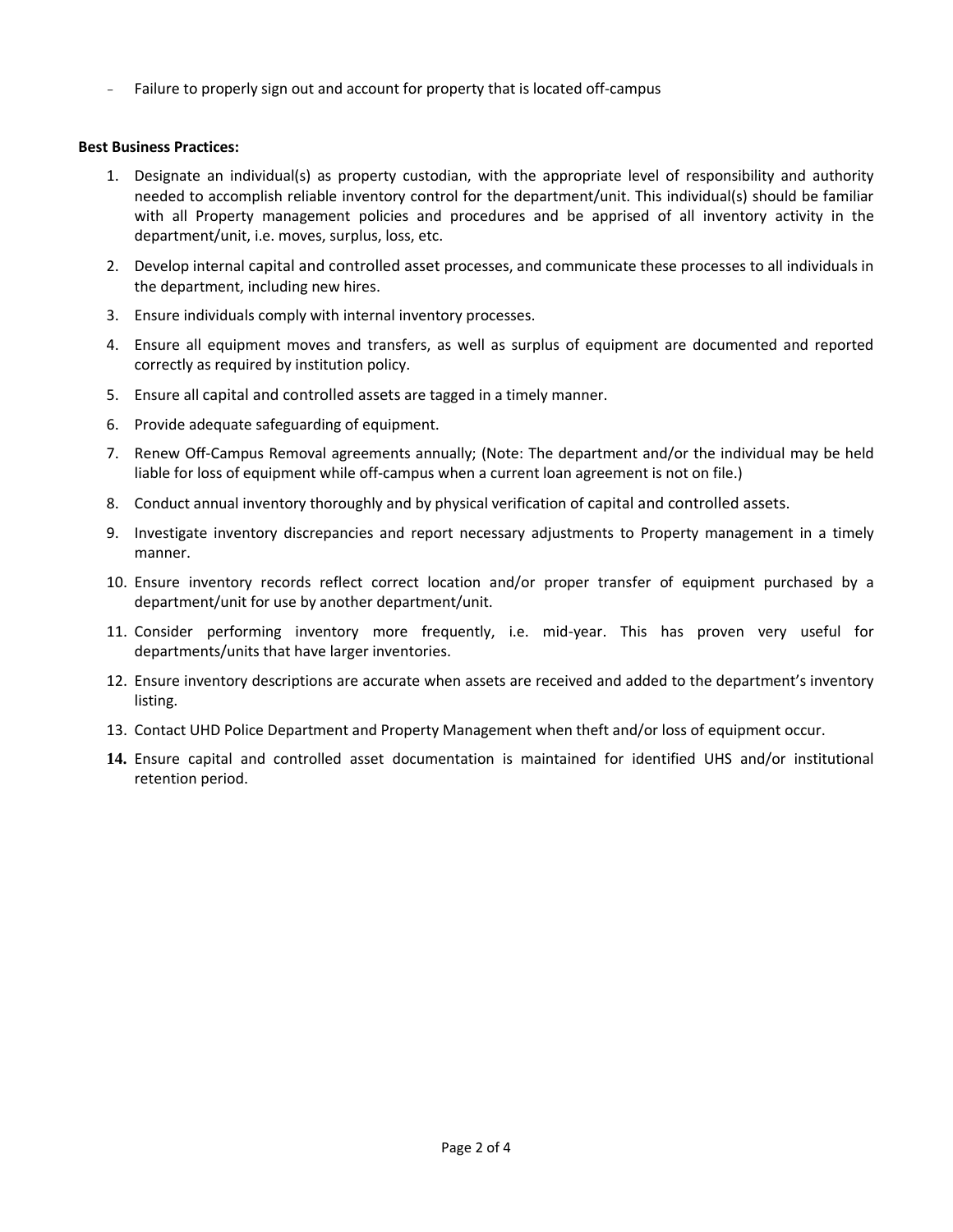# **AREA**

This questionnaire is designed so that "no" answers indicate that an internal control weakness may exist and the procedure/process may need to be examined in greater detail. **Comments should be provided for "No" answers.**  When such weaknesses are identified, a change in the process may be necessary OR a control may need to be put into place to address the weakness. The appropriate UHD contact office (as outlined in the self-assessment text) may be contacted for assistance with identified weaknesses.

| Self-Assessment of Internal Controls for Contracts                                                                                                                               | <b>Yes</b> | <b>No</b> | N/A | <b>Comments</b> |
|----------------------------------------------------------------------------------------------------------------------------------------------------------------------------------|------------|-----------|-----|-----------------|
| Are employees familiar with Property management's<br>policies and procedures?                                                                                                    |            |           |     |                 |
| Does the department/unit have a designated property<br>custodian?                                                                                                                |            |           |     |                 |
| When the property custodian changes, is the change<br>reported to Property management?                                                                                           |            |           |     |                 |
| Are all employees, including new hires, provided<br>communication on internal capital and controlled<br>asset procedures?                                                        |            |           |     |                 |
| Are all inventory changes (moves, surplus, etc.)<br>coordinated through the individual designated for<br>inventory control?                                                      |            |           |     |                 |
| Are items that are no longer needed processed as<br>surplus?                                                                                                                     |            |           |     |                 |
| Is Property management notified when equipment is<br>donated?                                                                                                                    |            |           |     |                 |
| Is Property management notified regarding self-<br>constructed assets that meet the minimum threshold<br>of \$5,000?                                                             |            |           |     |                 |
| Does the department/unit ensure collection of all<br>equipment on loan to an employee prior to<br>termination or transfer (including cell phones and<br>other wireless devices)? |            |           |     |                 |
| Are all assets tagged in a timely manner?                                                                                                                                        |            |           |     |                 |
| Are off-campus agreements renewed annually?                                                                                                                                      |            |           |     |                 |
| Are equipment transfers handled appropriately?<br>(Particularly grant funded inventory)                                                                                          |            |           |     |                 |
| Are all assets purchased with the appropriate cost                                                                                                                               |            |           |     |                 |